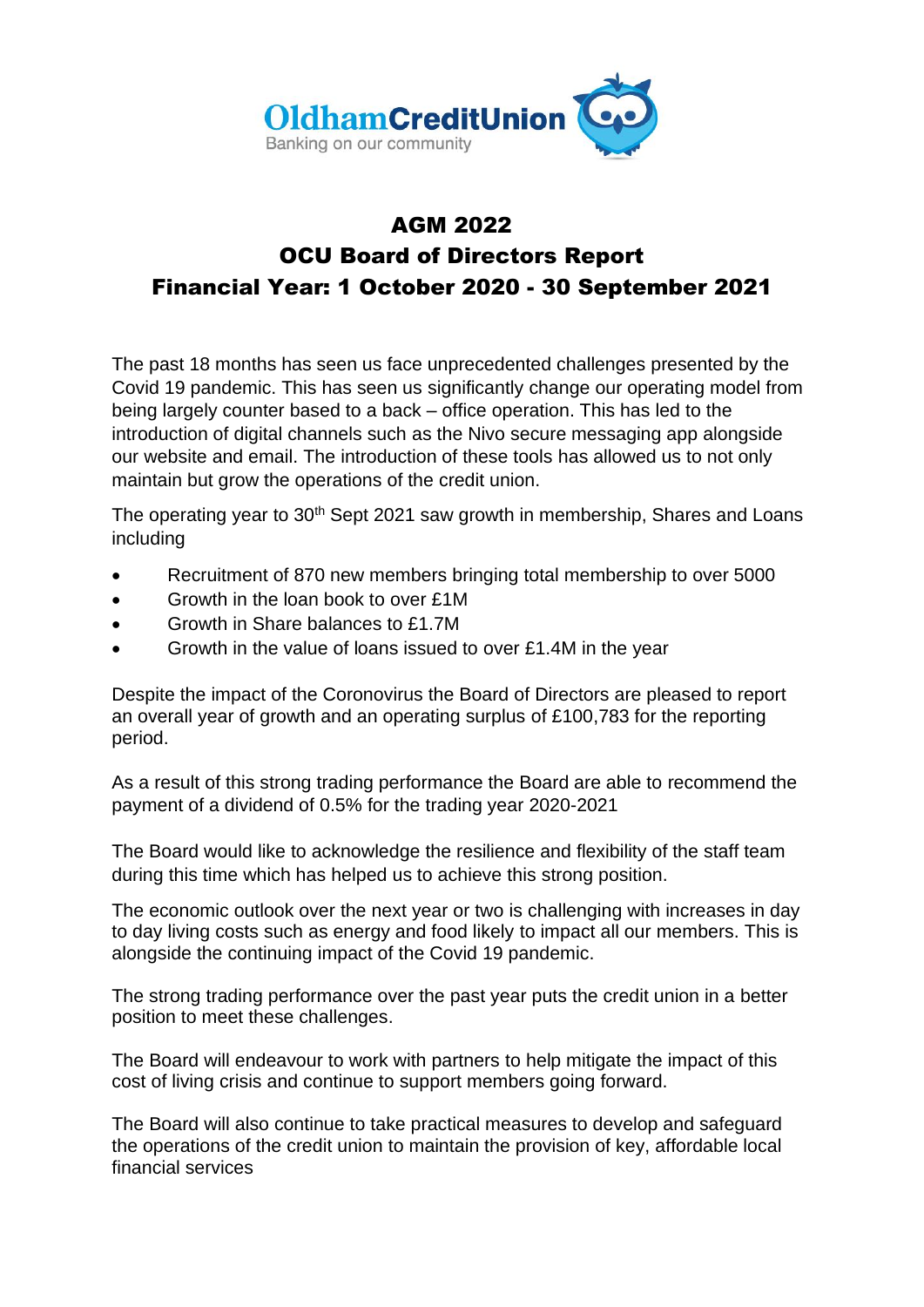

These will include

• A review of our Business Plan to enable us to continue to adapt to a new operating model. This will see the continued development of digital options including improvements to the website and an increased use of digital marketing.

• A review of our Loan Policy which will see the credit union move to an offer that encourages membership, rewards loyalty, and is competitive in the marketplace.

- Secure extra back office resource to provide more responsive member services and improve our operational capability.
- Continued collaboration with like minded community credit unions across Greater Manchester as part of the consortium Credit Unions for Greater Manchester (CUfGM).
- The continuing development of community partnerships to help us meet our goal of providing **S**imple **A**ffordable **F**air and **E**thical financial services to residents of the Borough. This has seen the continuing development of partnerships with a number of key stakeholders including, Regenda Homes, Great Places Housing, Oasis Academy, and the Oldham District Partnership to tackle major issues of financial exclusion.

The OCU Board would like to take the opportunity to thank all members, volunteers, Directors and Committee members for their support over the past year.

The OCU Board looks forward to continued co-operation with other community groups and employers to deliver fair, affordable financial services to the Oldham Community.

Jean Stretton

**OCU Board Director and Chair March 2022**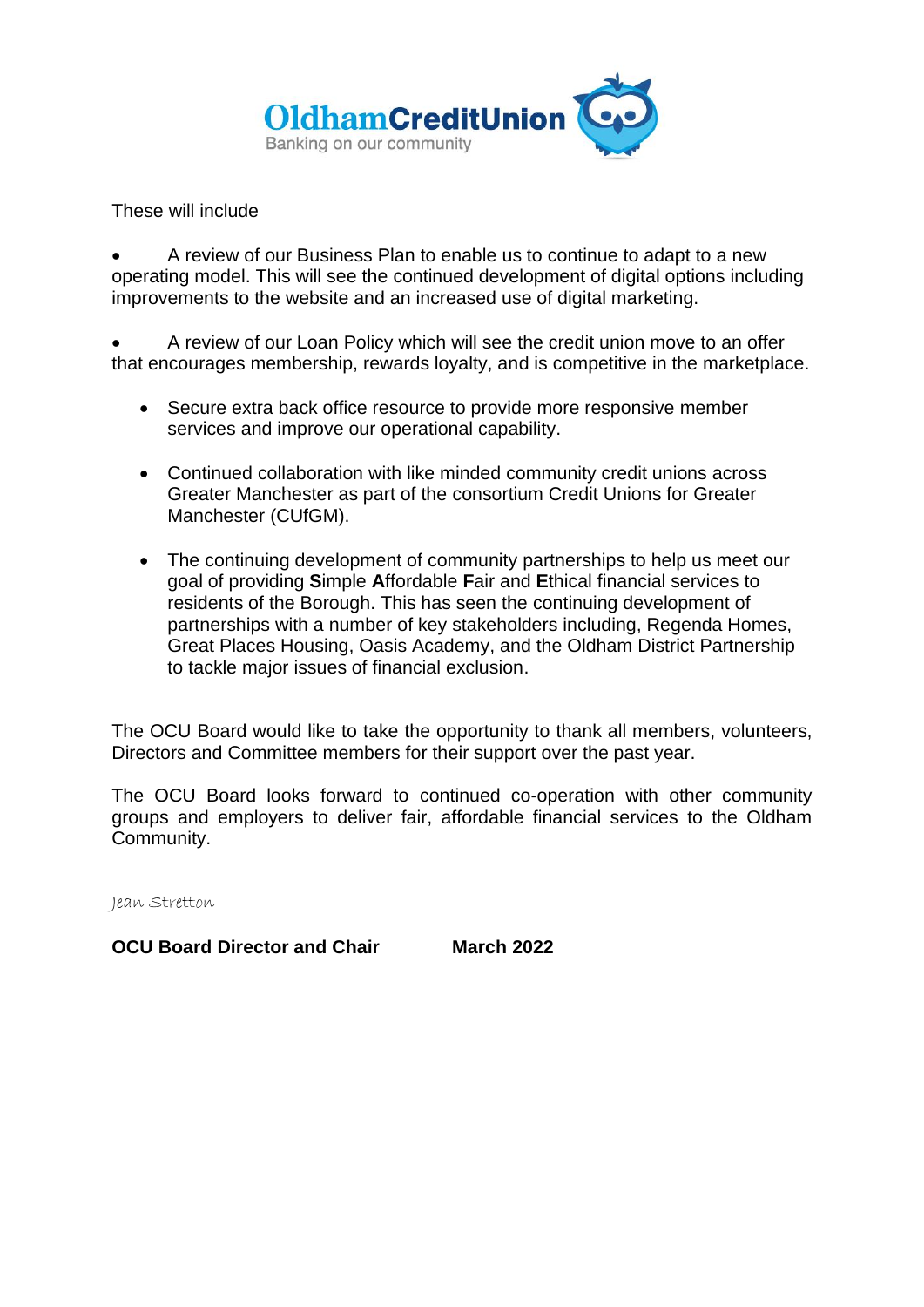

### **2022 AGM**

#### **Report of the Treasurer**

#### **Introduction**

This report is intended to complement other Board member reports and the full Financial Statement from our Auditors KM Business Solutions.

During 2020/21 the Credit Union and its members continued to deal with the challenges caused by the Covid 19 pandemic.

This saw the closure of the public counter and a move to online and digital channels. Whilst the vaccine roll out gives hope of a return to a degree of normality the economic challenges presented by the cost of living increases means there continues to be a high degree of uncertainty.

#### **OCU Performance**

Over the reporting year 2020/21 OCU consolidated the gains made as a result of the previous changes to improve operational effectiveness. This saw further increases in membership and shares, alongside a further improvement in our lending figures.

Encouragingly membership of OCU continues to grow with over 850 new members introduced in the reporting year taking OCU's active membership to over 5000. In line with trends seen across the sector Member savings also continued to grow strongly with total shareholder funds standing at £1,71M as at September 2021.

The total number of member loans granted in the financial year was 4518 with a value of £1.42M Total loans rose to £1,008,618.

After statutory set asides and provision for bad debt OCU made a surplus of £100,783 after taxation.

This has enabled us to improve our Capital to Assets Ratio to 13.64%, with reserves now standing at £251,078. With an additional Development Reserve of £26,000 set aside to manage our development plans in a prudent manner in these still uncertain times. This provides a good basis on which to build and enables OCU to meet the increased regulatory requirements whilst continuing to grow. Finally I would thank OCU members for their continued loyal support and Oldham Council for their continued funding, support and guidance.

A summary of the key financial results are provided as a supplement to this report

David Black **OCU Treasurer March 2022**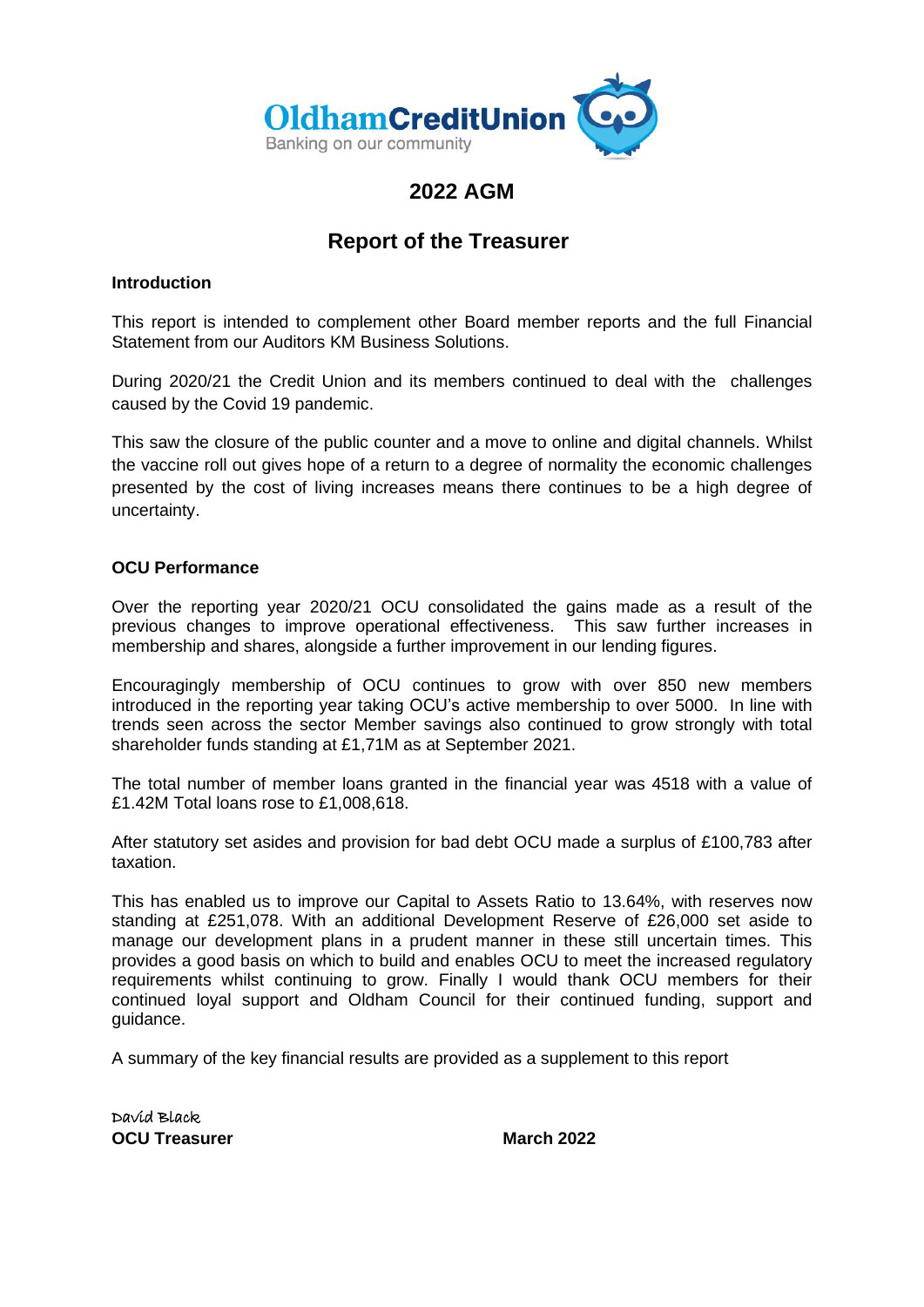

## **OCU Performance up to December 2021**

#### **A Year in Review**

We share below a summary of the key financial results, the benchmarks by which we measure our performance.

- Cash in bank £985,976 ▲
- Total monies paid in by members £3.56 million ▲
- Total monies paid out £3.42 million ▲



- 870 new members ▲
- Active membership 5,253 (up 17%)  $\triangle$
- Total share balance £1.71 million (up 10%) ▲
- Total loan balance £1 million (up 24%) ▲
- Total assets £2.03 million (up 14%) ▲





- Value of new loans 1.42 million (up 30%)  $\triangle$ 
	- Profit/surplus £100,783 ▲



**OCU Total Reserves = £277,079 Capital to asset ratio – 13.64%** ▲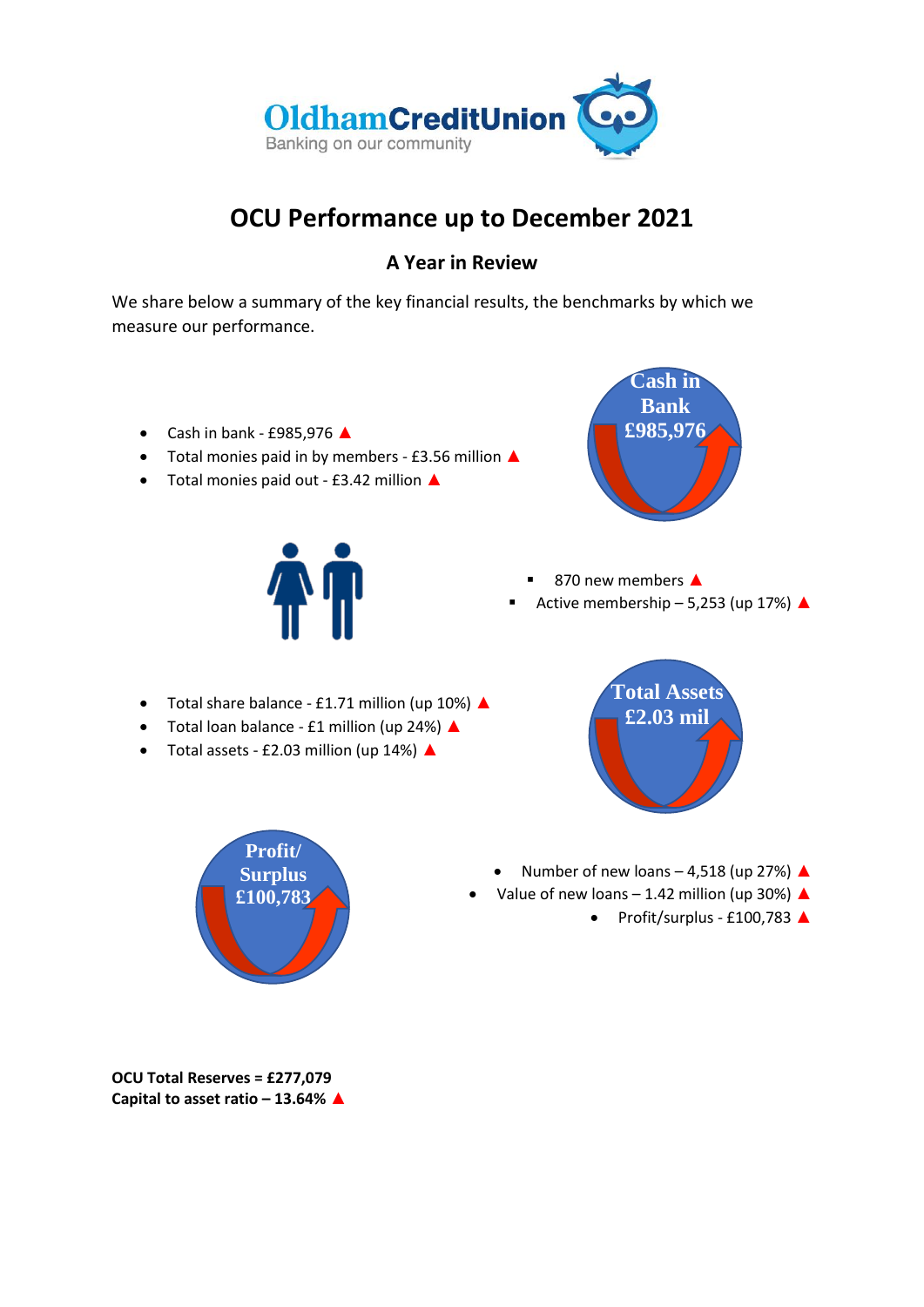

# 2022 AGM OCU Finance Committee

The Finance Committee has met monthly throughout the year and continues to monitor key financial indicators covering Shares, Loans, membership growth, investment risk, Capital provisions and delinquency.

We continue to monitor the risk of concentrating our working capital with one financial institution. This has seen us protect member funds by spreading these resources across a number of financial institutions. This position will be kept under review.

The Committee has overseen an encouraging year with increases in both loan values and income from interest in the year to 30<sup>th</sup> September 2021.

The Finance Committee will continue to monitor performance with recommendations for action to improve loan growth, including a revised loan policy, the continued development and marketing of the Family Loan and improvements to the website and back office capability.

As reported Membership continues to grow strongly with a further 870 added in the reporting period bringing total membership to over 5000.

Savings remain at a healthy level standing at £1.71M including £20,807 in Juvenile deposits from our Junior Savers.

The Finance Committee will continue to develop its role to monitor and enhance further the operational effectiveness and resilience of the credit union.

Mike Louden

**OCU Finance Committee March 2022**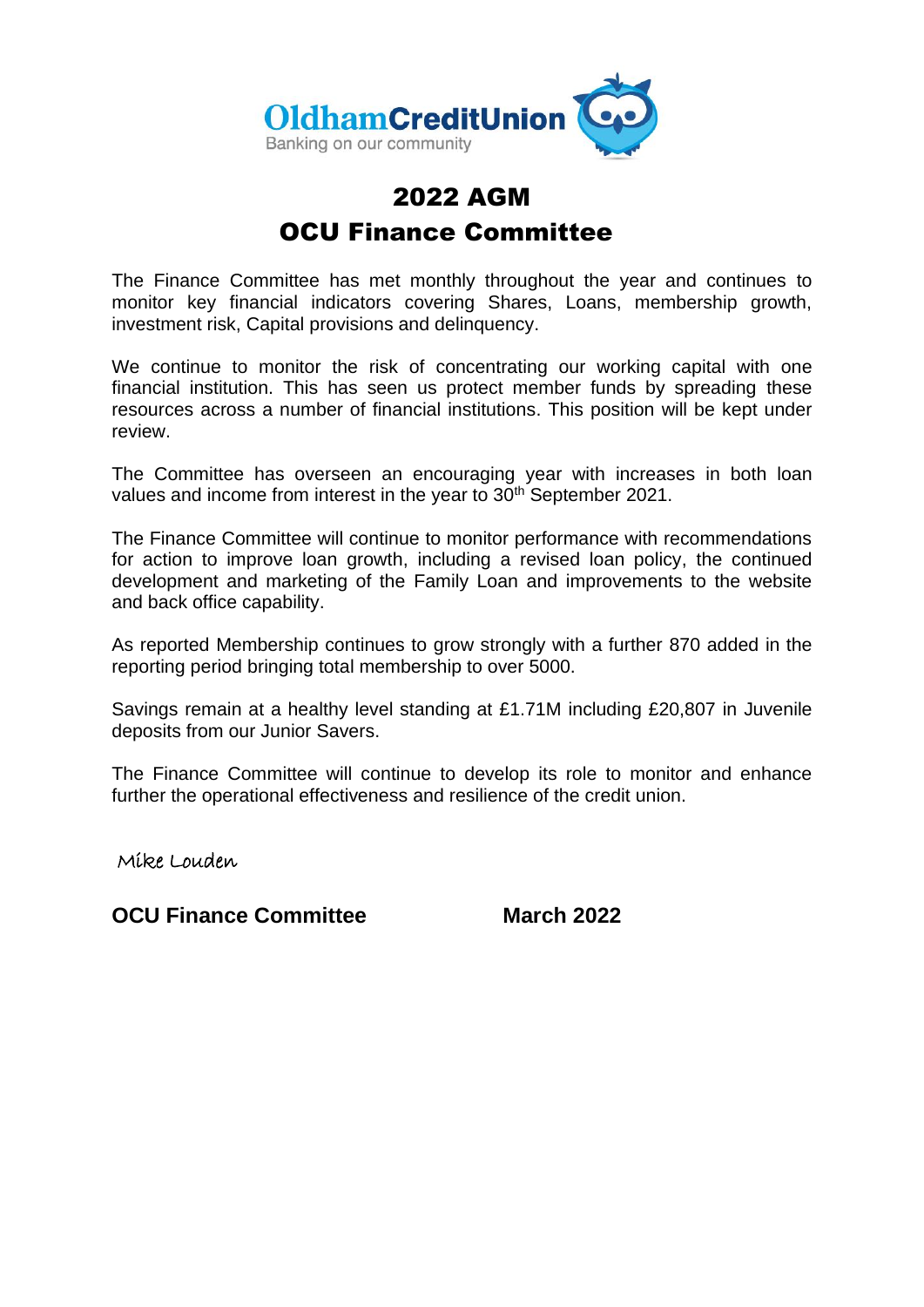

# 2022 AGM OCU Supervisory Report

The Supervisor can confirm that there are no operational issues to bring to the attention of the AGM and we are pleased that OCU has had another successful year and a clean Auditors report.

In accordance with legislative provisions we confirm the following

The credit union has maintained adequate insurance as required in the form of our Fidelity Bond Insurance to the prescribed limits.

The credit union does currently undertake additional activities as identified in the revised CREDs regulations, namely the provision of the Engage Classic Account. The credit union carries out the monitoring of key indicative ratios as required by these regulations.

The Supervisor working with the Finance Committee will endeavour to keep the OCU bank reconciliation on track and confirm that the OCU Board has an operational budget for 2021/2022.

The Supervisor will during this year monitor and review the credit union's policy and procedures to ensure ongoing regulatory compliance.

Mark Stenson

**OCU Supervisor March 2022**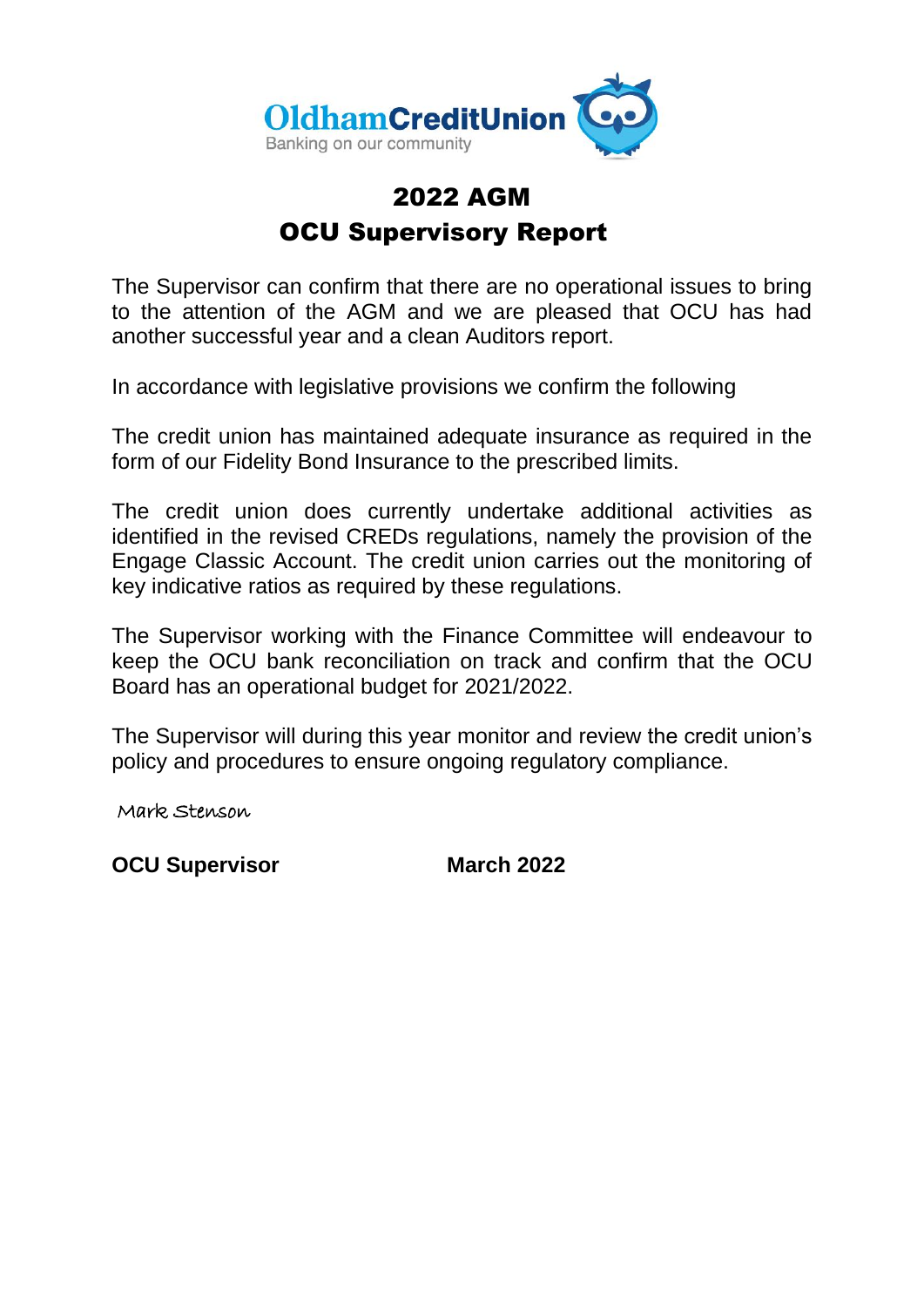

# 2022 AGM Money Laundering Prevention Officer Annual Report

During 2020/2021 checks were carried out regularly to ensure that OCU 'knows its members' in respect of the Credit Unions money laundering obligations. In particular that;

- All reasonable steps are taken to prove a members identity
- Any significant changes or abnormalities in transaction patterns of members are reported and investigated
- Spot checks are made on loan applications

All new member accounts were checked during the year in the light of anti money laundering legislation. All large deposits have been checked periodically to see if the payments were sustained.

During 2020/2021 OCU did not receive any specific allegations from members or members of the staff team concerning money laundering matters.

Money Laundering Prevention Officer

March 2022